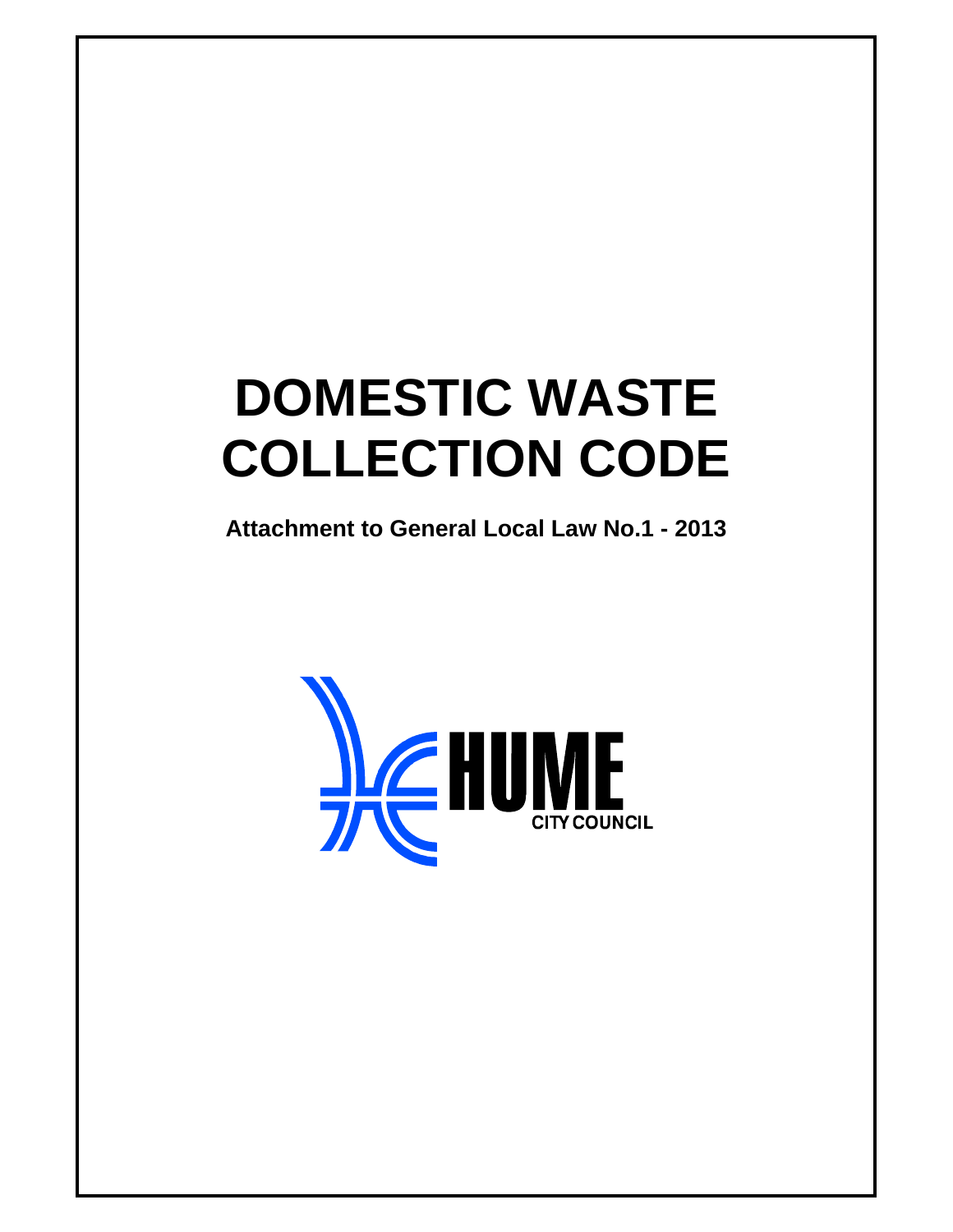# **CONTENTS**

| $\overline{1}$ . |                                                          |
|------------------|----------------------------------------------------------|
| 2.               |                                                          |
| 3.               |                                                          |
| $\overline{4}$ . |                                                          |
| 5.               | Use of Mobile Waster, Organic and Recycling Bins3        |
| 6.               | Placement of Mobile Waster, Organic and Recycling Bins 3 |
| 7 <sub>1</sub>   | Maintenance of Garbage/Organic/Recycling Bins4           |
| 8.               | Removal of Garbage/Organic/Recycling Bins4               |
| 9.               |                                                          |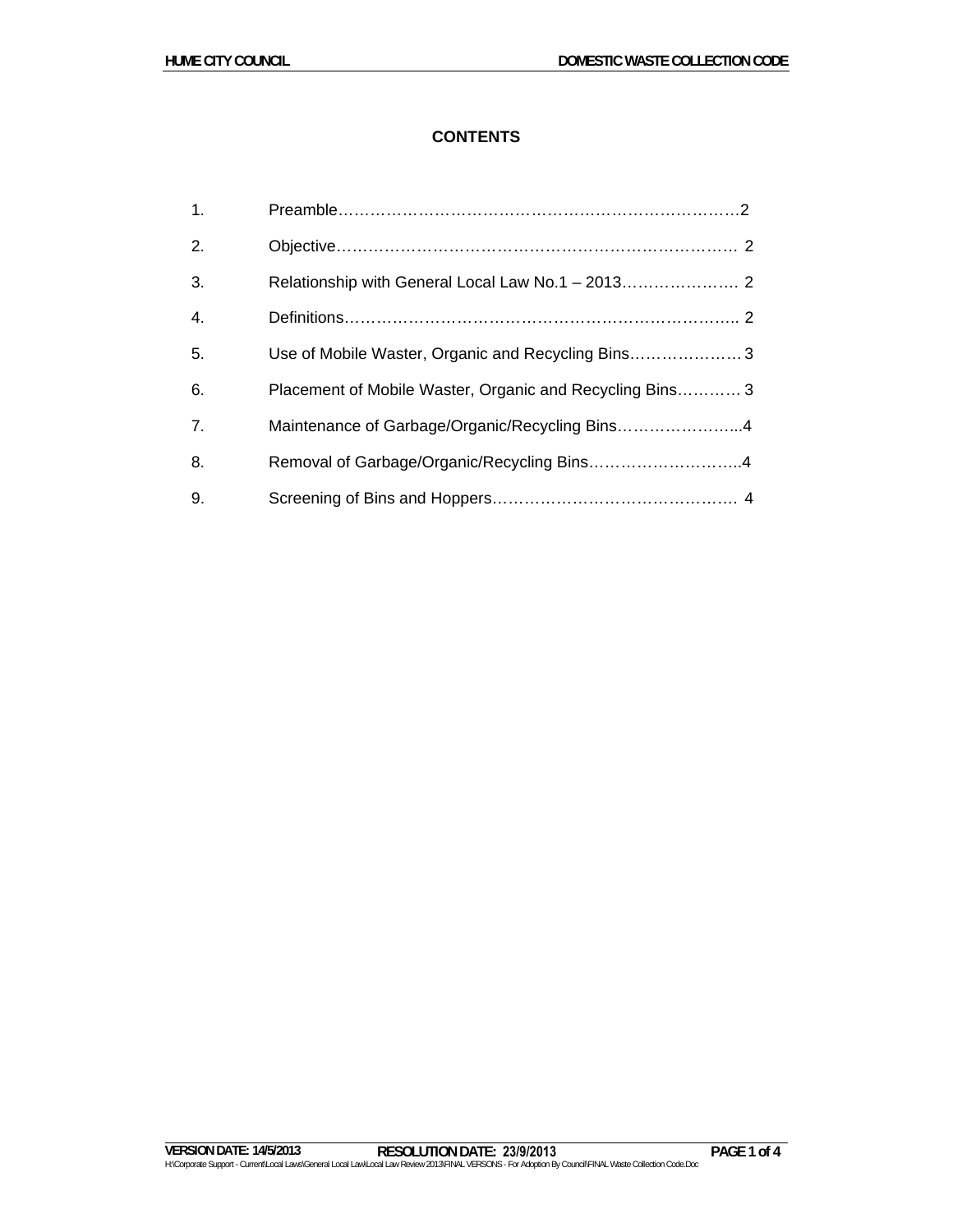## **HUME CITY COUNCIL DOMESTIC WASTE COLLECTION CODE**

## **1. PREAMBLE**

- 1.1 Council provides waste collection services which include kerbside (daily and fortnightly) collections and 'at call' hard rubbish collections.
- 1.2 Council provides bins to owners and occupiers of land for the purpose of collecting recyclable goods, organic waste, and domestic waste.
- 1.3 The correct placement of bins on collection day is important, ensuring that the bins do not cause an obstruction or hazard. The prompt removal of bins by owners and occupiers following collection is also required to ensure a high standard of residential amenity is maintained.
- 1.4 Council has developed this Code to ensure all residents maintain, place and remove their bins according to minimum acceptable standards.
- 1.5 Council also provides an 'at call' hard rubbish collection service for up to 6 cubic metres of hard rubbish. This service is provided via a booking arrangement. At the time of booking households will be advised of what items are and are not allowed to be collected.

# **2. OBJECTIVE**

2.1 The objective of this Code is to ensure the amenity of Council's municipal district is maintained through the correct placement, removal and maintenance of waste collection bins.

# **3. RELATIONSHIP WITH GENERAL LOCAL LAW - 2013**

- 3.1 This Code has been incorporated by reference into Council's General Local Law No.1 - 2013.
- 3.2 Clause 3.7.1 of that Local Law provides that:

"The owner or occupier of any land to which Council provides a service for the removal of rubbish or organic or recyclable materials and hard waste must comply with Council's Domestic Waste Collection Code."

3.3 The Code referred to in that clause is this Code.

# **4. DEFINITIONS**

Any word or term defined in General Local Law No.1 - 2013 has the same meaning in this Code.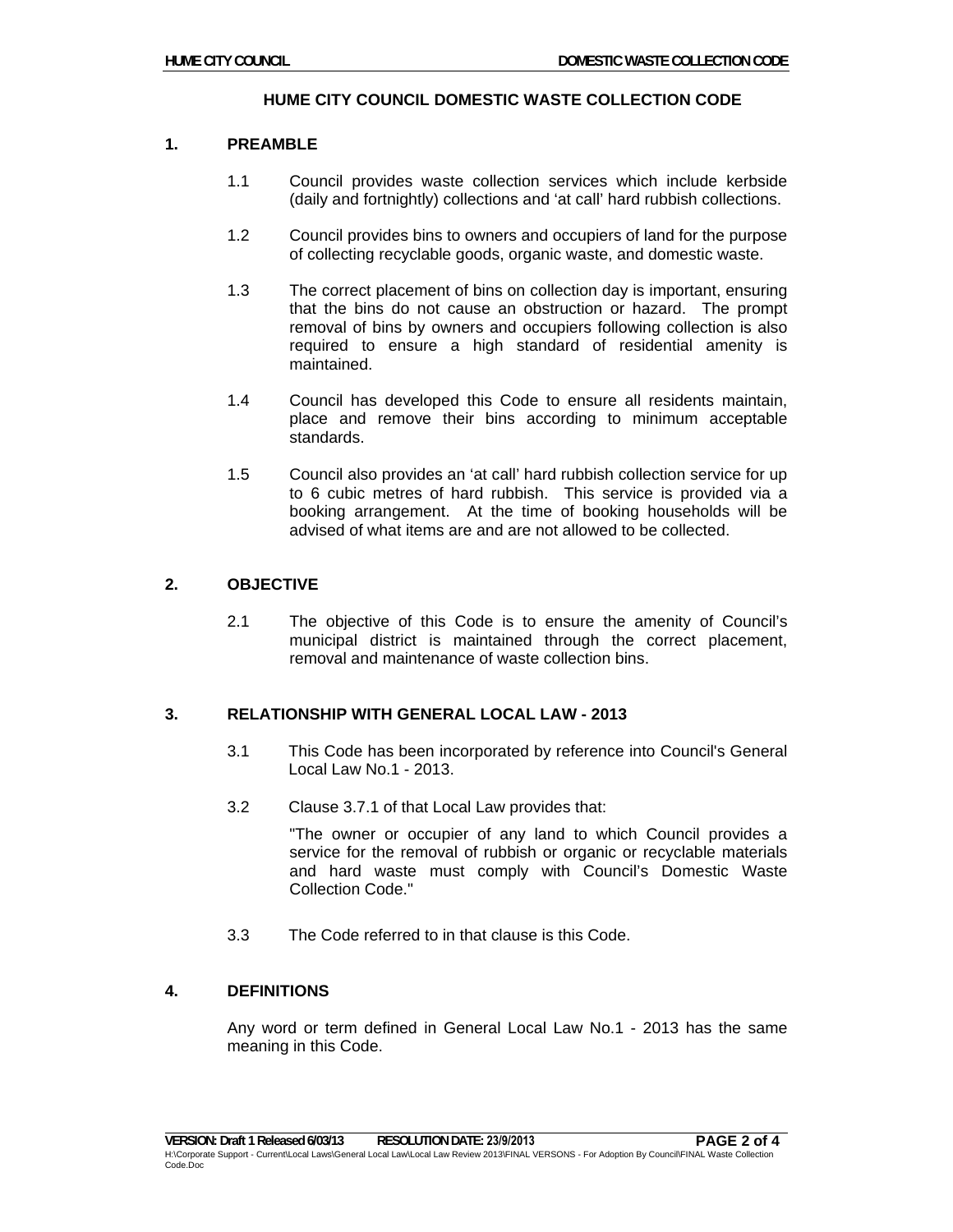#### **5. USE OF MOBILE DOMESTIC WASTE, ORGANIC AND RECYCLING BINS**

- 5.1 The occupier of any land to which Council provides a waste, organic or recycling collection and/or litter receptacle service must:
	- 5.1.1 without delay deposit all refuse in a suitably contained manner generated at the land into the appropriate mobile domestic waste, organic or recycling bin, except that the occupier may:
		- 5.1.1.1 use a receptacle for the deposit of refuse prior to the transfer of the refuse to either a:
			- $\triangleright$  Mobile domestic waste bin
			- $\triangleright$  Mobile organic bin
			- $\triangleright$  Mobile recycling bin; and
		- 5.1.1.2 compost any organic waste;
	- 5.1.2 not place out for collection any bin other than that provided by Council, except in accordance with any requirements prescribed by or determined in accordance with the General Local Law No.1 - 2013 or this Code.

#### **6. PLACEMENT OF DOMESTIC WASTE, ORGANIC AND RECYCLING BINS**

- 6.1 The occupier of any land must not, without the consent of Council or an authorised officer, place more than one (1) mobile domestic waste bin and one (1) organic bin and one (1) recycling bin out for collection.
- 6.2 Any mobile domestic waste, organic or recycling bin placed out for collection must be positioned as directed by Council on the nature strip or footpath adjacent to the kerb, and in excess of one (1) metre from any obstacle or in any other manner directed or allowed by the Council or an authorised officer from time to time. Council or an authorised officer may at their discretion direct the placement of bins to be on adjacent nature strips if it is determined to be the most suitable location for collection.
- 6.3 Any mobile domestic waste, organic or recycling bin must be placed out for collection no later than 6.00am on the scheduled day of collection.
- 6.4 A person must ensure the lid of the bin is completely closed.
- 6.5 A person must not damage or interfere with:
	- 6.5.1 a mobile domestic waste, organic or recycling bin; or
	- 6.5.2 the contents of a bin placed out for collection, or place additional material into another property's bin.
- 6.6 A mobile domestic waste, organic or recycling bin must not be placed out for collection if it cannot be easily manoeuvred by one person or its weight exceeds 50 kilograms.